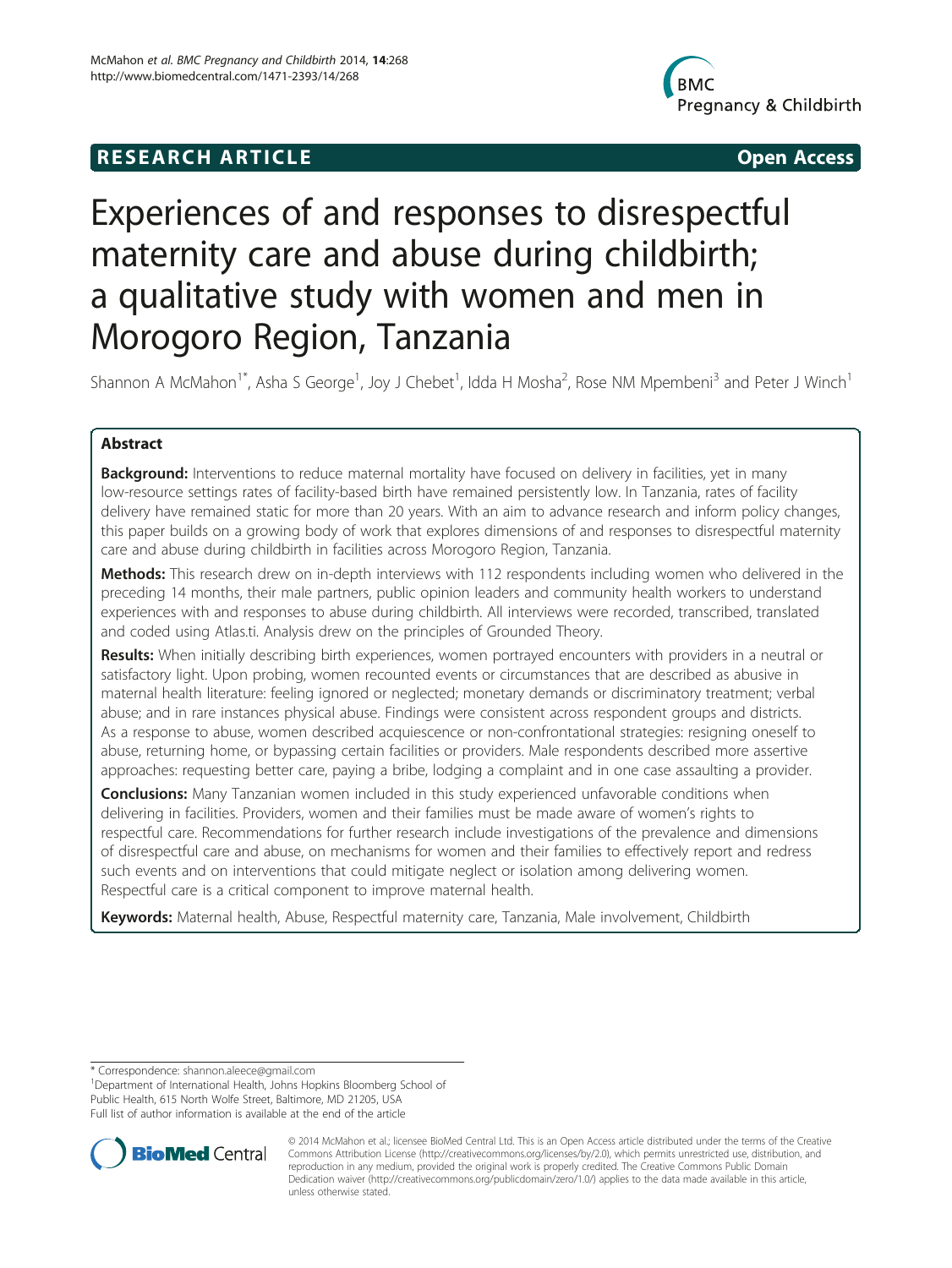# Background

Pregnancy and childbirth continues to place women at risk of significant morbidity and mortality, particularly in sub-Saharan Africa. Globally, in 2010, of 287,000 maternal deaths, 162,000 occurred in sub-Saharan Africa [\[1](#page-11-0)]. For every woman who dies of pregnancy-related causes, 20 to 30 others experience acute or chronic morbidity [[2](#page-11-0),[3](#page-11-0)]. Efforts to reduce maternal morbidity and mortality emphasize facility-based childbirth and skilled attendance at birth with timely referral for emergency obstetric care if complications occur [[4\]](#page-11-0). This priority is echoed in Millennium Development Goal 5 to improve maternal health, which measures success by tracking the proportion of births conducted with a skilled attendant [[5\]](#page-11-0).

Despite decades of efforts to encourage facility births, many women continue to deliver at home. Investigation regarding the barriers that women face in accessing and receiving quality care has long been on the research agenda and emphasized delays particularly related to cost and distance [\[6,7\]](#page-11-0). A more recent emphasis has centered on quality of care and, more specifically, women's experience of disrespectful care and abuse related directly to provider actions [[8-10\]](#page-11-0).

As a concept, disrespect or abuse toward patients in health facilities has proven multidimensional and challenging to define. Similar to concepts such as quality of care or patient satisfaction, the meaning of abuse is subject to variation based on setting, time, birth outcome and personal expectations or opinions. As recently as 10 years ago, nearly no literature addressed the topic [[11\]](#page-11-0); and abuse during childbirth was described as an "emerging problem" [\[9](#page-11-0)]. Since then the topic has garnered broader attention with studies in South Africa [[12](#page-11-0)], Ghana [[13,14](#page-11-0)], Malawi [[15](#page-11-0)], Nicaragua [\[16\]](#page-11-0), Guatemala [\[17](#page-11-0)] and Denmark [[18\]](#page-11-0).

In Tanzania, several studies highlight the importance of quality of care during childbirth [[19-25\]](#page-11-0), however the experience of abuse, its manifestations and responses to it in non-complicated births has been less explored. An anthropological study by Spangler on embodied inequality – or how social and material status unevenly affects the process of seeking and receiving obstetric care – described how poorer Tanzanian women were more likely to deliver alone or with minimal support, to be scolded, berated or discriminated against, and to be subjected to unpredictable fees [\[25](#page-11-0)]. In case studies presented in the study, women paid bribes or moved to the floor during delivery [\[25](#page-11-0)].

The relevance of health provider abuse within the spheres of maternal health and human rights is crystallized in the 2011 Universal Rights of Childbearing Women [[26](#page-11-0)], which states:

"Because motherhood is specific to women, issues of gender equity and gender violence are also at the core of maternity care. Thus, the notion of safe motherhood must be expanded beyond the prevention of morbidity or mortality to encompass respect for women's basic human rights, including respect for women's autonomy, dignity, feelings, choices, and preferences, including choice of companionship wherever possible."

Proposed domains of abuse have been highlighted in two seminal articles. D'Oliveira's work divides violence or abuse in health care into four dimensions: neglect; verbal violence, including rough treatment, threats, scolding, shouting, and intentional humiliation; physical violence, including denial of pain-relief when technically indicated; and sexual violence [\[9](#page-11-0)]. Bowser's review outlines a similar framework that includes: physical abuse, non-consented clinical care, non-confidential care, non-dignified care (including verbal abuse), discrimination of patients, abandonment of care, and detention in facilities [[8\]](#page-11-0).

Building on existing frameworks and literature, this study explores how rural Tanzanian women and their male partners describe disrespect and abuse experienced during childbirth in facilities and how they respond to abuse in the short or long-term.

# Methods

## Study setting

In Tanzania, the maternal mortality ratio is 454 deaths for 100,000 live births. One in 38 women have a lifetime risk of death due to maternal causes [[27\]](#page-11-0) and for every 1,000 births, 4–5 women die from pregnancy-related causes [[28\]](#page-11-0). Nationwide, 50.2% of births are facilitybased and 50.6% of all births are in the presence of a skilled attendant [[28\]](#page-11-0). Since the early 1990s, the national rate of facility-based birth has remained below 52.6% [[28,29\]](#page-11-0). In rural areas, less than half of births are facility-based (41.9%) and 42.3% of all rural births are in the presence of a skilled attendant [\[28](#page-11-0)].

This study was based in 16 villages across 4 districts of Morogoro Region, in eastern Tanzania. Compared to national averages, slightly more women in the region deliver in a facility (58%) and more births are attended by a skilled provider (60.6%) [\[28\]](#page-11-0). Throughout the country's Eastern Zone, which encompasses the region, hospitals and health centers are ill equipped to provide basic or comprehensive emergency obstetric care (EmOC). Basic EmOC is available in 11% of facilities and comprehensive EmOC is available in 10% of facilities [[30](#page-11-0)].

In terms of personnel, facilities in Morogoro Region are understaffed, which reflects national trends. The Region's density of doctors (0.2), assistant medical officers (0.3) and clinical officers (2.1) per 10,000 people attests to severe human resource limitations [\[30](#page-11-0)]. Less than half of all facilities in the Zone (47%) have at least 2 qualified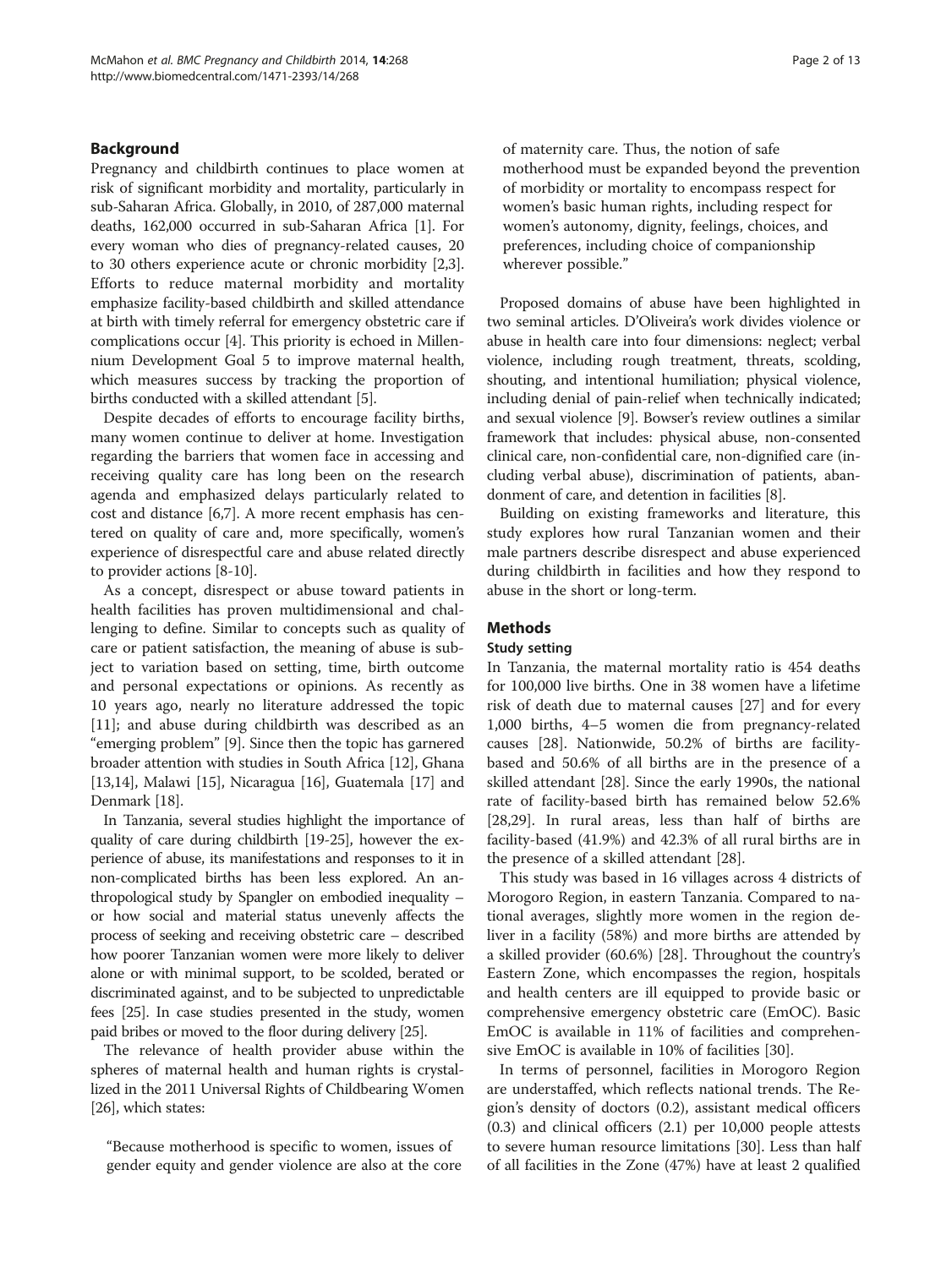providers assigned to a facility to support basic emergency services 24-hours [[30\]](#page-11-0). Supportive management practices, which are critical for supporting quality care, are also limited. While many facilities in the Eastern Zone receive an external supervisory visit (79%), 34% of facilities provide routine staff training and only 25% of facilities provide "supportive management practices" (an external supervisory visit, routine training and personal supervision) [[30](#page-11-0)].

#### Study design

This qualitative, cross-sectional study employed in-depth interviews (IDIs) with women, their male partners, community health workers (CHWs) and community leaders. At eight health centers across four districts, health center staff were asked to identify one village with difficult access to the health center, yet within the center's catchment area. The data collection team then presented the study to leaders in both the village encompassing the health center and the village described as having difficult access. In Tanzania, the long-standing policy has been for every village to have a village health committee, which appoints two CHWs. Leaders interviewed included religious leaders, as well as members of an elected village board and/or village health committee who identified CHWs. Leaders and CHWs were interviewed irrespective of gender, age, education level, or length of service. Leaders as well as CHWs helped identify women in the village who had delivered in the preceding 14 months. In addition, data collectors canvassed the village and invited eligible mothers and fathers to participate. For a breakdown of respondent groups by distance to facility and district, see Table 1.

Women and their partners were eligible if they had delivered a baby within the preceding 14 months regardless of reports on quality of care, or experiences of disrespectful care. An emphasis was placed on identifying women

Table 1 Respondent groups by distance to facility and district

who had non-complicated, normal deliveries. Women who reported severe vaginal bleeding, eclampsia, obstructed labor, retention of placenta, severe anemia or whose births required vacuum or forceps extraction, or cesarean section were not included with the rationale that such births alter not only careseeking behaviors (often necessitating referrals) but also entail a vastly different subjective sense of the birth experience. For discussion on how a birth experience alters later assessment of quality of care (described as "fulfillment theory"), see Bramadat [\[31](#page-11-0)]. All women providing consent were interviewed, until 2–4 women had been interviewed for that site.

# Data collection

Five Tanzanian research assistants fluent in Swahili with graduate-level training in education, public health, and social sciences were trained for five days to collect the data using instruments, which were pre-tested and revised before starting interviews. Training topics included maternal and newborn health, interview techniques, research ethics and qualitative methods. IDIs were recorded and conducted one-on-one, in a private place of the respondent's choosing following verbal consent. IDIs focused on experiences related to care seeking during a most-recent pregnancy and birth. At the outset of data collection, the research team did not intend to explicitly investigate experiences of abuse, but rather to explore careseeking for birth in facilities. The abuse theme emerged in the earliest interviews, however, and was probed more explicitly as data collection progressed. A supervisor conducted daily debriefing sessions with data collectors to discuss and triangulate key findings, refine lines of inquiry, and identify saturation of themes. A main product of these debriefings were memos, first generated as a version of meeting notes from debriefings and later amplified by the data collection supervisor to incorporate reflexive notes, contextual information and

| Table Thespondent groups by distance to facility and district |  |              |                 |                        |  |
|---------------------------------------------------------------|--|--------------|-----------------|------------------------|--|
|                                                               |  | $Mn$ men $*$ | Male Partners** | <b>CHW<sub>s</sub></b> |  |

|                                     | Women* | Male Partners** | <b>CHWs</b> | <b>Community Leaders</b> | <b>Religious Leaders</b> | <b>Total</b> |
|-------------------------------------|--------|-----------------|-------------|--------------------------|--------------------------|--------------|
| Characteristic                      |        |                 |             |                          |                          |              |
| Near to facility (<3 km)            | 23     | 12              | 12          | 2                        | 6                        | 55           |
| Far from facility $(23 \text{ km})$ | 26     | 15              | 8           | 3                        |                          | 57           |
| <b>Total</b>                        | 49     | 27              | 20          | 5                        | 11                       | 112          |
| <b>District</b>                     |        |                 |             |                          |                          |              |
| Morogoro Rural                      | 10     |                 | 2           |                          |                          | 16           |
| Kilosa                              | 10     | 11              | 3           |                          | $\mathfrak{D}$           | 27           |
| Mvomero                             | 17     | 8               | 8           | 2                        | 4                        | 39           |
| Ulanga                              | 12     | 6               | 7           |                          | 4                        | 30           |
| <b>Total</b>                        | 49     | 27              | 20          | 5                        | 11                       | 112          |

\*Women who delivered a child within the preceding 14 months.

\*\*Includes any male partner regardless of legal marriage status.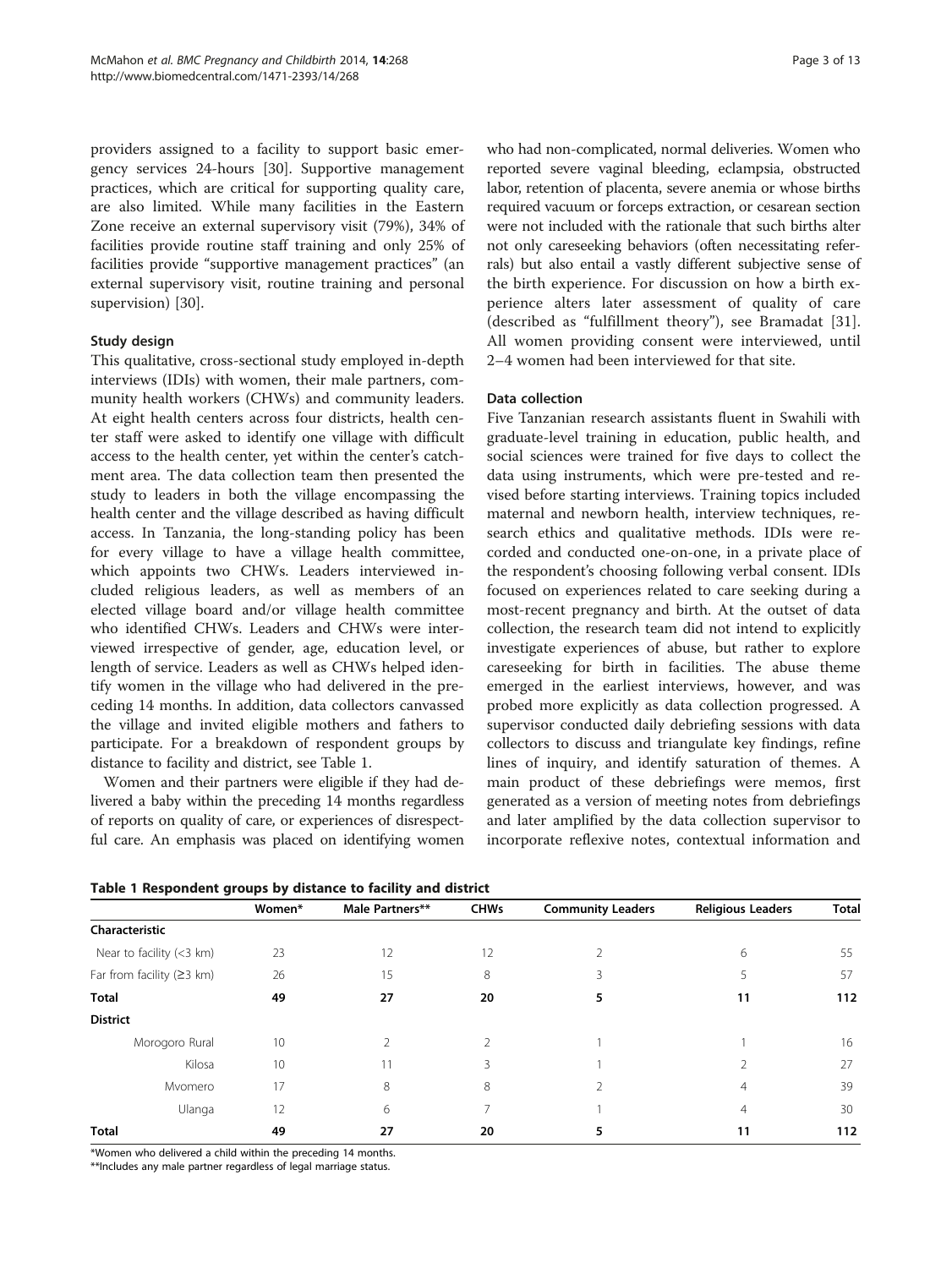emerging understandings that could be shared and commented upon by the wider research team. Data collection lasted approximately two months during July and August 2011.

# Data analysis

In-country debriefings with national stakeholders following the close of data collection corroborated and refined the framework for thematic analysis. All interviews were recorded and transcribed into Swahili. An initial phase of open, inductive coding on a selection of rich, diverse and representative transcripts was conducted based in part on Grounded Theory [[32](#page-11-0)]. This resulted in the creation of a codebook that was validated by co-authors. A co-author fluent in Swahili and English applied these broad codes to remaining transcripts using ATLAS.ti [\[33](#page-11-0)]. Coded data were then translated from Swahili to English and a second phase of detailed coding was undertaken by a social scientist. During the analysis process, a subset of co-authors discussed codes and themes, and drew comparisons across respondent groups and regions, and by distance to facility. This aided in triangulation of findings and provided texture and nuance to descriptions. Drawing on the principles of Grounded Theory, a literature review followed the completion of coding [[32](#page-11-0)].

The study received ethical approval from the Muhimbili University of Health and Allied Sciences and Johns Hopkins School of Public Health Institutional Review Boards. Names used in this paper are pseudonyms to protect the privacy of interviewees.

# Results

At the outset of interviews, respondents across categories described facilities and providers in a positive light, with several women saying "nilihudumiwa vizuri" (I was attended well). Nearly all women, their partners, community leaders and community health workers (CHWs) living both near and far from facilities refer to providers as "experts" who "possess education", and who know how to use "real medicine". Following rapport building, and upon probing for details of the delivery experience, respondents would typically qualify earlier assessments and elaborate on negative aspects of services related to childbirth. In other words, if an interviewer asked a woman if she felt she was mistreated during her delivery, she was likely to say no, but she may later provide a vivid account of a provider shouting at her. Language proved especially critical in terms of probing on this topic. The Swahili word for "to abuse" is "kunyanyaswa", but no woman said kunyanyaswa when describing her experience. Instead, women described how providers lacked valued qualities such as "kunyenyekea" (to act humbly), "kubembeleza" (to soothe) or "ukarimu" (hospitality). Negative experiences were categorized as 'abuse' and

'disrespect' in the analysis by the researchers. Findings did not vary by distance to facility.

Presented in Table [2](#page-4-0) are types of harsh or abusive treatment outlined by respondent groups and arranged into categories as informed by existing frameworks of Bowser [[8\]](#page-11-0) and d'Oliveira [\[9](#page-11-0)]: feeling ignored or neglected; monetary demands or discriminatory treatment; verbal abuse; and physical abuse. Examples of resource constraints at the facility-level (including an absence of birth supplies, which was mentioned by all respondent groups), and infrastructure limitations (an absence of electricity or sterilization equipment, emphasized by fathers only) are well documented [[30\]](#page-11-0) and will not be elaborated in this paper. Following details on types of abuse, we present responses to abuse as described by women and their partners, categorized on a scale from acquiescent to assertive measures.

# Types of abuse

The most common negative experience described across respondents entailed feeling ignored or neglected. Verbal abuse was also common, but appeared to be less disconcerting among respondents. Physical abuse was rarely mentioned, was discussed by women only and was identified as insufficiently probed during data analysis. In one case, a woman recalled being forced to deliver in an uncomfortable position. In two other instances, women described fears of being slapped during delivery based on reports from others in their communities. Finally, respondents across categories described monetary demands and discriminatory treatment toward those lacking money, which appeared to upset women and their partners equally. For a comprehensive presentation of types of abuse outlined across respondent groups, see Table [2](#page-4-0).

#### Feeling ignored or neglected

Several women described fear of arriving at a facility and being ignored or delivering without the assistance of the provider. In instances of night deliveries, some providers were described as being at home on the hospital premises, but unwilling or unable to come out to help.

A woman recalled how a group of providers were in her immediate vicinity but unavailable to her until the moment she yelled that the baby "was coming out". In this case, a nurse arrived, but not in time to put on gloves.

I was calling 'Nurse, Nurse!' she reached there and … the baby came out and she ran to catch her. After catching her she held her and then found gloves to wear before continuing with other services. What I see is that providers should be very close (in proximity) to mothers. A laboring mother can deliver at any time.

– Woman, Kilosa District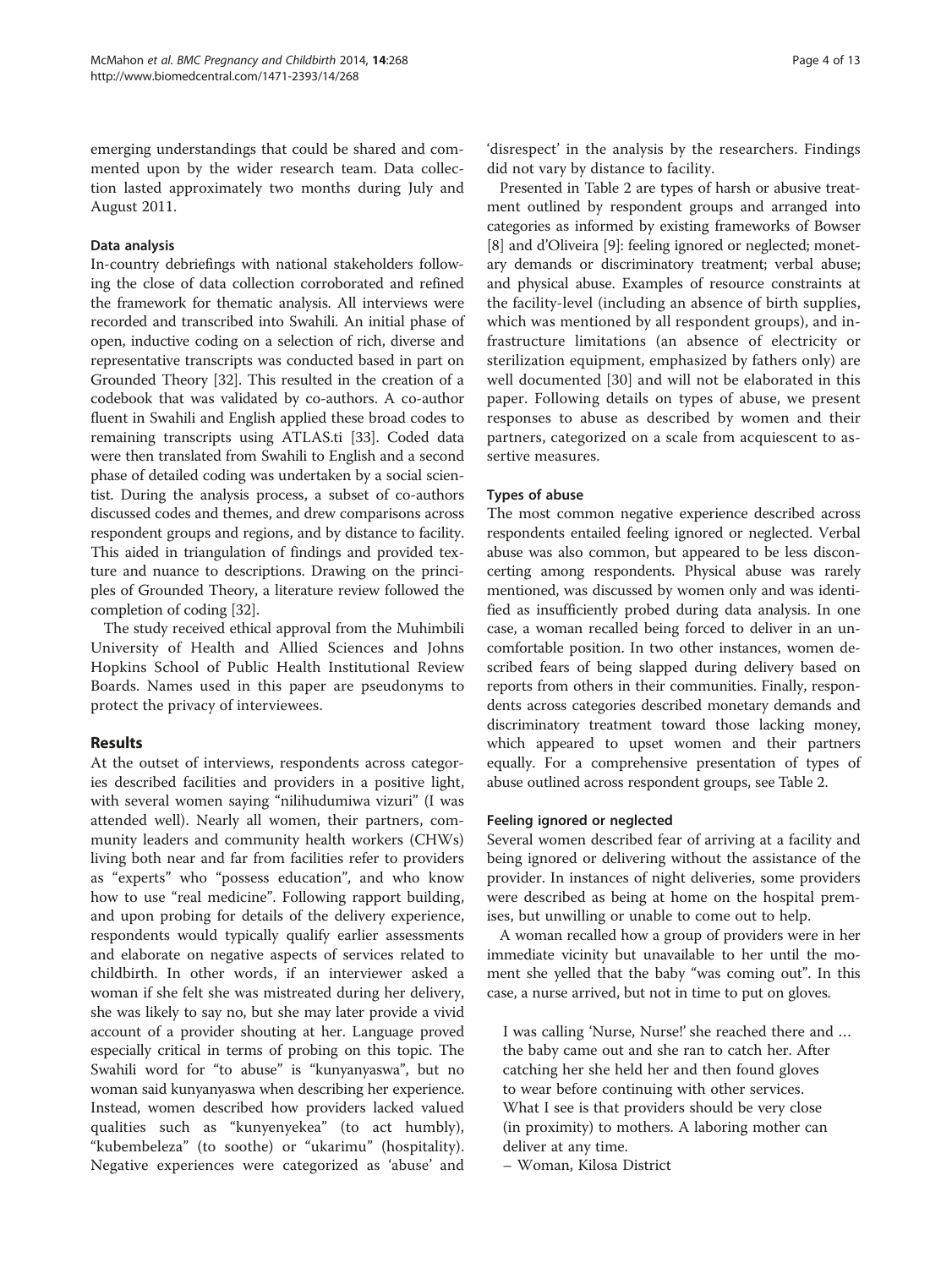# <span id="page-4-0"></span>Table 2 Types of harsh or abusive behavior preceding, during or after childbirth as defined by mothers, fathers, CHWs and leaders

| Feeling Ignored, Neglected or Mistreated                                                                                                                                                     |                                           |        | <b>Father</b> | <b>CHW</b> | Leader |
|----------------------------------------------------------------------------------------------------------------------------------------------------------------------------------------------|-------------------------------------------|--------|---------------|------------|--------|
| Family feared delivering alone                                                                                                                                                               |                                           |        | X             | X          |        |
| Delivery began or completed in absence of any provider or helper                                                                                                                             |                                           |        | Χ             | Χ          | Χ      |
| Women felt ignored post delivery (no counseling, no help bathing, walking, removing soiled clothes)                                                                                          |                                           |        |               |            |        |
| Provider turned family away; told to find a local TBA                                                                                                                                        |                                           |        | Χ             |            |        |
| Provider routinely absent                                                                                                                                                                    |                                           | X      |               |            |        |
| Provider routinely ignores women ("they told me I should not interrupt their lunch")                                                                                                         |                                           | X      | Χ             | X          | X      |
| Provider refused to wake for a night delivery                                                                                                                                                |                                           | Χ      | Χ             | X          | X      |
| Provider had no time to explain a concern                                                                                                                                                    |                                           |        | X             |            | X      |
| Provider told woman to clean delivery room, mattress and/or table on which a woman delivered                                                                                                 |                                           |        |               |            |        |
| Provider delayed referral until it becomes dangerous for mother or difficult for a family to travel                                                                                          |                                           |        | Χ             |            |        |
| Provider demonstrated favoritism (toward those who are "connected")                                                                                                                          |                                           |        | Χ             |            | Χ      |
| Provider said "there's nothing to do" during a complicated delivery (belated referral for c-section)                                                                                         |                                           |        |               |            |        |
| Unpredictable Financial Demands/Concerns About Money                                                                                                                                         |                                           |        | Father        | CHW        | Leader |
| Feeling overcharged (see others pay less or paid less previously); bothered by inconsistent pricing                                                                                          |                                           | X      | X             | X          |        |
| Being charged a fine for delivering at home                                                                                                                                                  |                                           | X      |               |            |        |
| Being forced to wait longer while those with more money are seen first                                                                                                                       |                                           |        | Χ             |            |        |
| Being charged for a child's clinic card                                                                                                                                                      |                                           |        | X             |            |        |
| ("Feeling pressured or coerced to pay a bribe ("facility entrance fee" "bed charge" "recognition fee                                                                                         |                                           |        | Χ             |            | X      |
| Being required to pay for medicines bought from a nearby pharmacy or from a nurse<br>(referred to as "going the illegal way" ukaenda ukapita njia or "doing business" kufanya kama biashara) |                                           |        | Χ             | Χ          | X      |
| <b>Verbal Abuse</b>                                                                                                                                                                          |                                           | Mother | Father        | CHW        | Leader |
| Reports of "being shouted at" or "scolded" for:                                                                                                                                              |                                           | X      | Χ             | Χ          | X      |
| · Being too tired; "not pushing hard enough"                                                                                                                                                 | • Having a TBA as an escort to a facility |        |               |            |        |
| · Having too many children; "ruining" one's body                                                                                                                                             | • Making a special case of oneself or     |        |               |            |        |
| • Arriving too early or too late during labor                                                                                                                                                | "requesting too much attention"           |        |               |            |        |
| • Taking traditional herbs                                                                                                                                                                   | • Delivering at home in the past          |        |               |            |        |
| • Seeking or heeding advice from a TBA                                                                                                                                                       | • Delivering at home and then bringing    |        |               |            |        |
| • Wearing old or dirty clothes                                                                                                                                                               | baby to be registered                     |        |               |            |        |
| <b>Physical Abuse</b>                                                                                                                                                                        |                                           |        | Father        | CHW        | Leader |
| A nurse refuses to remove a drip because a woman is complaining too much                                                                                                                     |                                           |        |               |            |        |
| A nurse slaps a delivering woman                                                                                                                                                             |                                           |        |               |            |        |
| A nurse forces a woman to deliver in a "bad" position ("like kneeling with my head down")                                                                                                    |                                           |        |               |            |        |

A majority of women, but none of their partners, rationalized why over-worked providers were unable to provide ideal care. A woman in Ulanga delivered alone (in the absence of any provider or family member), but rather than feeling frustrated or angry, she sympathized with nurses' difficult working conditions.

The nurse doesn't allow anyone to enter inside the room. She is usually alone or maybe with another nurse. I never saw any help (during delivery). You must prepare yourself and just go [Laughing] … you can't blame anyone. That nurse's condition is hard… My sister-in-law escorted me but could not be in and could not help me. She could just sit and see me how I'm getting into trouble (Laughing). Beyond that, what could she do? She could only hear me screaming and crying "Aiiii!!?! Mama help me!" It was… impossible. – Woman, Ulanga District

CHWs described listening to women recount neglect during delivery and how the experience of neglect undermines their ability to encourage facility-based deliveries.

There is one mother who I have spoken with quite often. At the hospital, she says she delivered by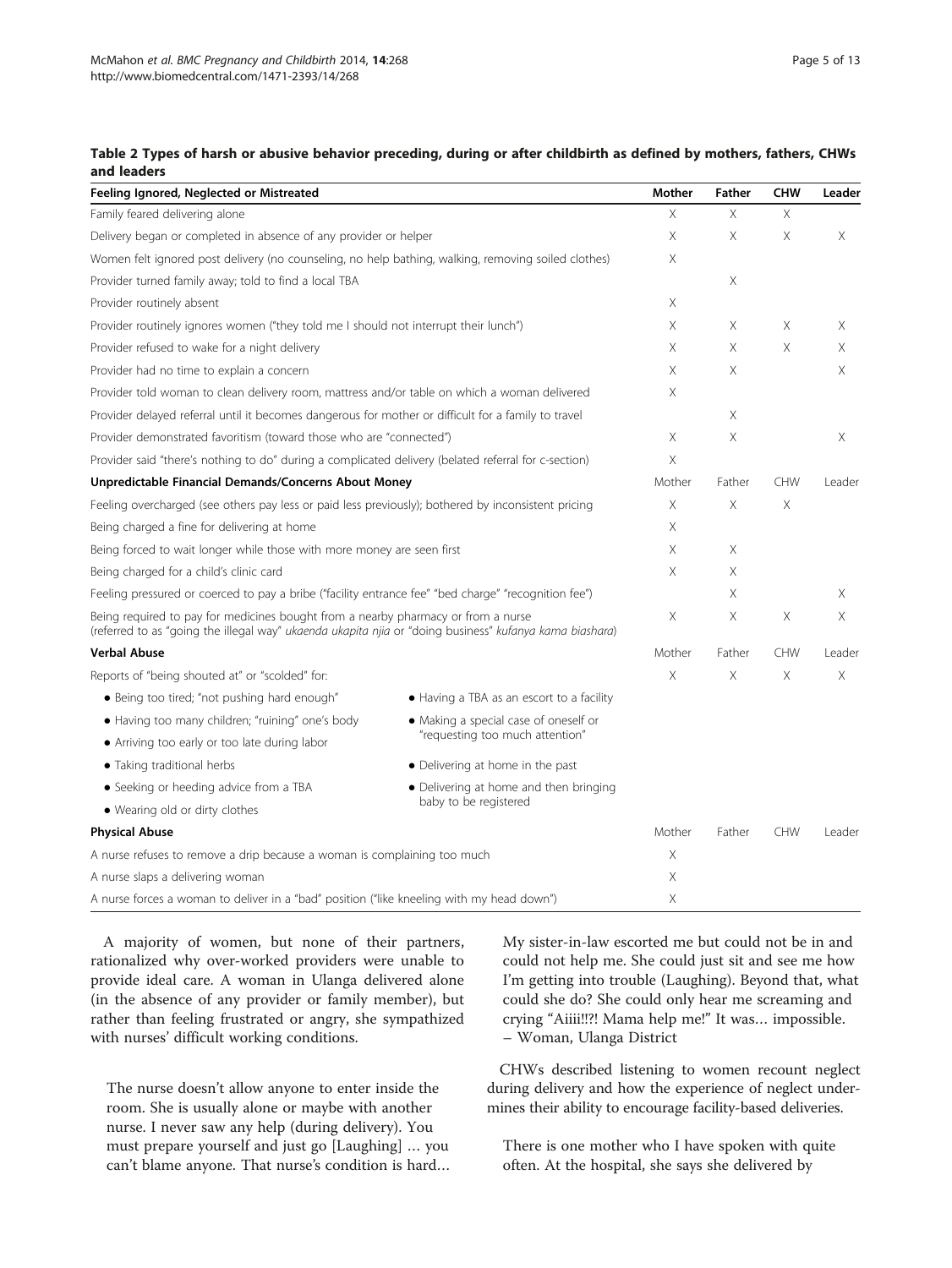herself. She says she called the nurse to come, but the nurse said, "Don't disturb me so much." So the mother stayed and delivered by herself. … that mother will not go back to the hospital next time. - CHW, Mvomero District

I advise women that they should deliver at the hospital because if you deliver at home, a baby can get infections. But women deliver at home anyway. At our hospital, with so few nurses, women don't want to reach a facility and then start searching for nurses. So a mother decides to just stay home and call the TBA. - CHW, Ulanga District

CHWs and religious leaders expanded on the theme of being ignored and elaborated on versions of verbal abuse. While a CHW used the term "wanaharasiwa", – forcing an English verb "to harass" into Swahili - this term did not emerge in interviews with women. This CHW described how neglect in facilities reinforces women's desires to deliver at home.

When the community goes to the center, to go and deliver there, they may find that there is no nurse. The family can go to the nurse's home and say, "We have brought a laboring woman" but the nurse will delay. She stays in her home until it reaches a very late stage and by the time the nurse comes, that woman has delivered by herself. …Mothers and fathers have complained a lot to us, … They say when they go to the health center they are harassed (wanaharasiwa) …. So then when they are just shouting at the pregnant mother … Women say, 'It's better if I just go to the TBA. Even if it's not safe.' - CHW, Mvomero District

Families devise solutions to contend with being ignored during delivery – namely shifting oneself from a bed to the floor to prevent a baby from "falling down to the ground", or sending escorts to find a TBA living near a facility to assist with delivery. No respondent described bringing a relative into the labor room and one woman described that option as a violation of hospital policy.

# Discriminatory treatment, unpredictable financial charges and fear of detention

Women and men described situations where they were expected to bring supplies to facilities for delivery and, less often, situations where they pay a "thank you" to providers following a delivery or pay a fine for home delivery. A few respondents across districts and particularly in more remote areas described how certain women could more easily access supplies or services at facilities.

These women had a higher social status, knew someone working within the facility or were somehow, for unknown reasons, favored by providers. Women described how nurses could decide - "upon seeing a woman coming to the facility" - whether they would provide prompt services to her. One woman said she was asked whether she had money, and upon answering 'no' she was instructed to sit outside where she watched "the women with money" walk past her to receive services (it is unclear in the transcript if this was an antenatal visit or for childbirth). Another woman described how her sister-inlaw was told by providers to pay 15,000 shillings (approximately \$9 USD) after a complicated delivery but once at the cashier she was told to pay 40,000 shillings (approximately \$25 USD) (it is unclear if this occurred at a public or private facility). That experience invoked confusion and frustration in the woman who feared that she may one day experience a similar situation and be forbidden to leave the facility until she had paid (a practice described by two women). The application of fines and fees was recounted for both maternity and other health facility services.

They are very often saying that medicines are available or not available. When someone tells you they aren't, it's her siri (secret). She is the only one who knows. She decides when she sees you coming. … This really upsets us…. The obstacles are like these ones of medicines even if there are no medicines what makes me feel bad is the game. - Woman, Morogoro Rural District

One religious leader described how young women, firsttime mothers and those coming from remote or rural areas are especially prone to discriminatory treatment.

I have myself heard many examples especially for the first mothers who are on their first pregnancy. It is frightening for them to be alone. I hear people say, "If you take her to the hospital, no one will attend her because we are rural, so nurses don't need to wait on us– we should be waiting on them. The nurses think it is fine to say to us 'I feel like sleeping' or to work however they want to work."

- Religious leader, Morogoro Rural District

Male partners, more so than women, complained about collusion between providers and pharmacists, and complained about supplies being unavailable at facilities, but available in a provider's home or at a provider-owned pharmacy. While this was described as inappropriate and unfair, a factor that made it particularly problematic was that men could not be certain how much a syringe or a drip would cost from one day to the next and whether a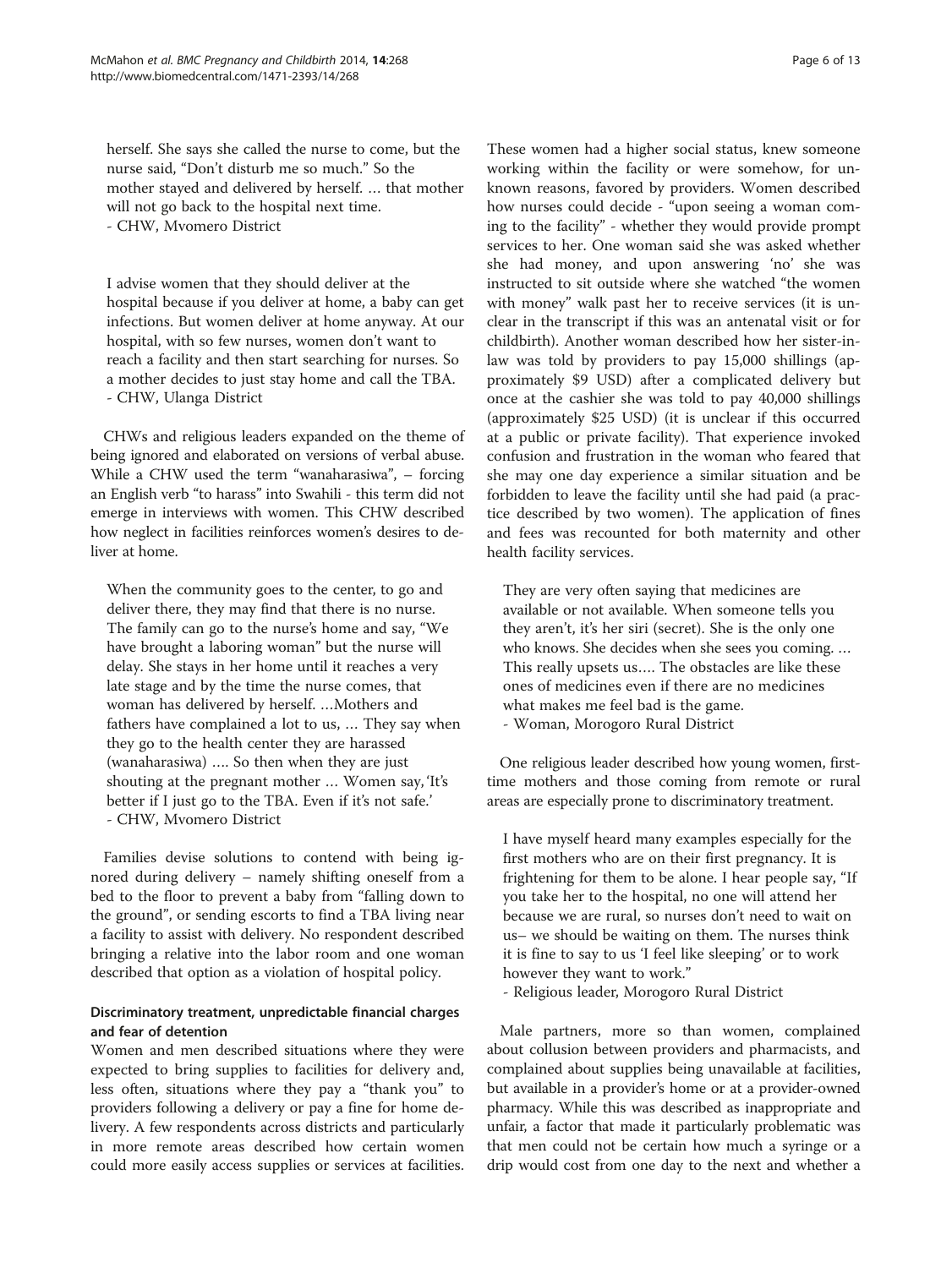provider would be compelled to charge a "nice price" or a "high price". Men lamented their struggle to provide funds to cover delivery costs.

The obstacles I face are so big. I have children and they have a mother. The thing that makes us cry so hard is that there is treatment but without money you can't get it. It is a big problem, the money.

- Male Partner, Morogoro Rural District

#### Verbal abuse

Verbal abuse took the form of criticism levied against women. It entailed outright shouting or harsh remarks. Similar to the preferential treatment domain, verbal abuse was discriminatory in nature. Women who were not following the "rules" or were not presenting themselves as "modern women" were more likely to be berated. While some women reported being scolded for not pushing hard enough, making too many demands during labor or arriving too late or too early for delivery, more common criticisms included critiques of a woman's economic status (such as wearing old or dirty clothes), critiques of her use of traditional remedies (such as drinking herbal teas and medicines, some of which cause uterine contractions) or her history of home delivery.

A woman was yelled at, during her delivery, for having too many children.

The nurse gets angry. She tells you, 'You have already delivered many children. This is enough! Look at the others who have delivered only twice or thrice and stopped!' You will (be in the middle of labor) and hear the nurse saying 'Come and stop having children!' - Woman, Ulanga District

Several women were either scolded or witnessed scolding of others for engaging in practices such as visiting a TBA or consuming herbal medicines. Being interviewed about the nature of one's reliance on traditional ways is part of an admission process at one facility where women reported being first ignored and then harangued until they would "admit" to a practice. Consumption of teas with uterotonic properties is disconcerting for providers (likely due to the possibility of precipitous labor and more difficult management of labor); nevertheless women participants perceived comments about their tea consumption as a criticism of their status or home situation.

When you reach there they have the habit of asking what local medicines have you used or… there is one sister … she arrived they started asking her, 'Have you ever used local medicines?' and she replied 'No.' But then they just left her there. She tried to follow after them… They went again at her 'Haven't you ever

drunk local medicines?'. She said, 'Speaking the truth I drank two cups.' They said, 'So you like hurting yourselves, but then you come here you give us trouble.' - Woman, Mvomero District

Several women interpreted being yelled at as a sign that they were disliked. In this case, a woman felt disliked due to her low economic status.

I don't know why are they shouting. They just shout at us … they don't like us. Like with our clothes! …. They give you a bad face. They take a look at you and when your clothes are like this and this they chase you away. Yes, they say, 'You are supposed to have special clothes for pregnancy!' - Woman, Mvomero District

Women who delivered at home almost uniformly reported expecting to be yelled at or somehow scolded upon presenting their newborn at a facility. In some cases, they also expected to be charged to receive their baby's registration card or denied a card altogether. One woman described being treated like a "bad child" for delivering at home.

#### Physical abuse

Physical abuse was scarcely mentioned and entailed a fear of abuse rather than enacted violence. One woman described fearing that she would get hit or beaten during labor if she yelled too much or "talked back" to a provider. She reported witnessing this behavior among others, but did not experience it herself. Another woman described being told she had to deliver while lying down with her knees pulled "up", which she found uncomfortable and frightening. One woman described a nurse refusing to remove her drip because she had made a "special case" of herself. Similar to other dimensions of abuse, in the instance of a woman wanting to deliver in a standing position, she was berated for not adjusting her preferences to a "modern" mold. Another woman who was scolded for requesting that her drip be removed, felt certain that "if I was staying with influential people in a place near the facility" the nurses would not have felt emboldened to deny services.

#### Responses to abuse

Reponses to abuse stretched across a continuum from acquiescent to assertive measures (see Table [3\)](#page-7-0). Women were more likely than men to describe how they empathized with over-worked providers. Several women described how they watched exasperated nurses rush from ward to ward.

I am not angry… Because you can see that one nurse, she is at the parent's ward, then at the children's ward,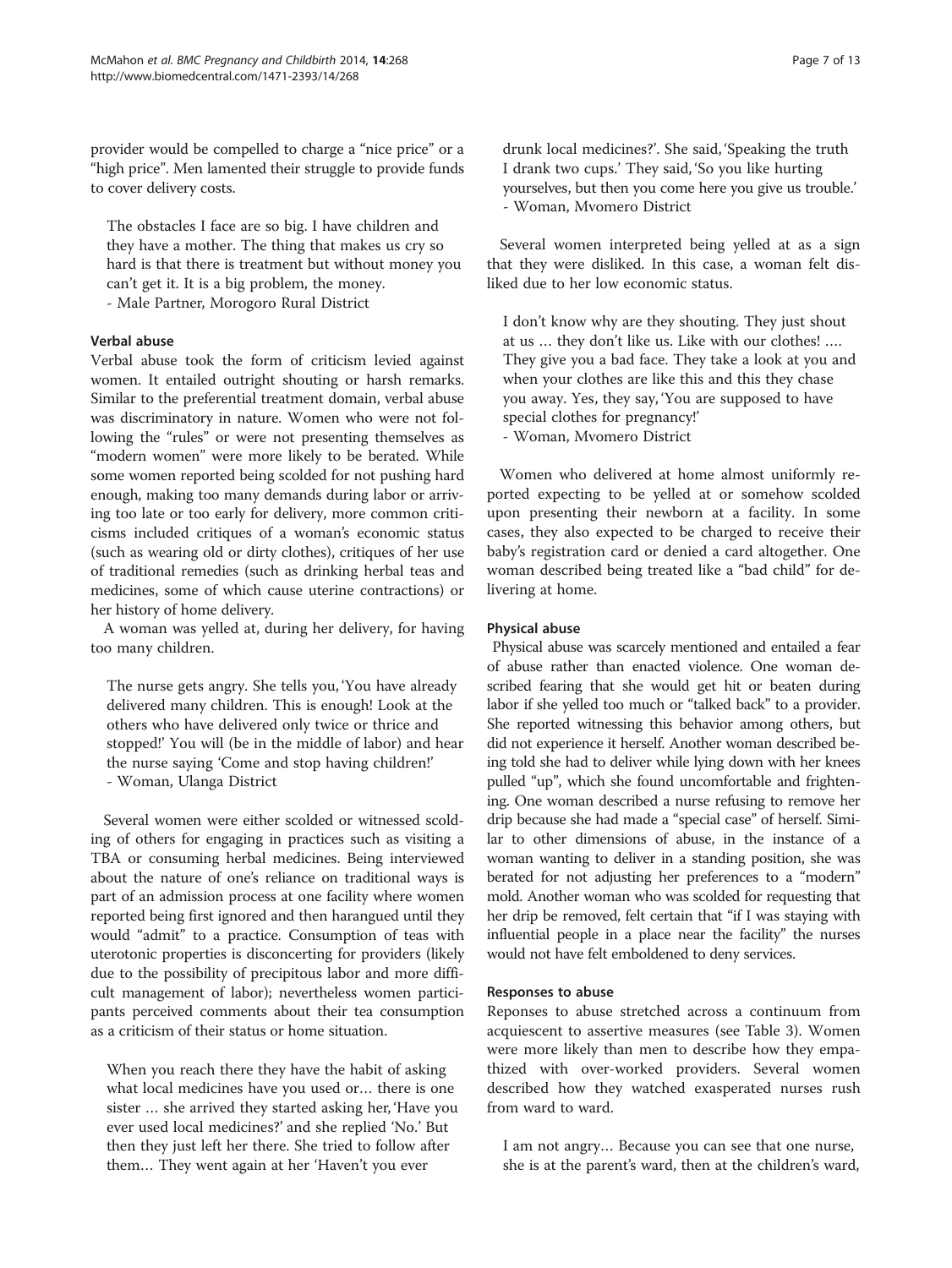|             |                                                                             | <b>Mothers</b> | <b>Fathers</b> |
|-------------|-----------------------------------------------------------------------------|----------------|----------------|
| Acquiescent | Do nothing ("I have no choice")                                             |                |                |
| Measures    | Return home                                                                 |                |                |
|             | Reject facilities in favor of home delivery                                 |                |                |
|             | Bypass "bad" facilities for "nice" facilities                               |                |                |
|             | Bypass "bad" nurses within a facility                                       |                |                |
|             | Find a TBA in village to assist in facility delivery                        |                |                |
|             | Pay the provider (a bribe, "extra money", "facility entrance fee")          |                |                |
|             | Tell a provider directly to be nicer, to respect patients                   |                |                |
| Assertive   | Report the event to an oversight body (seek reprimand or provider transfer) |                |                |
| Measures    | Physically assault a provider                                               |                |                |

#### <span id="page-7-0"></span>Table 3 Responses to disrespectful care as reported by mothers and fathers

then at the men's ward. She may be giving injections from 11 in the morning to 11 at night…. (from) the labor ward, you can see that the nurse has more (people needing) injections waiting for her.

- Woman, Ulanga District

Acquiescent or non-confrontational measures to address abuse during childbirth included: resigning oneself to the experience, returning home, rejecting facilities altogether, or bypassing 'bad' facilities or 'bad' providers. Among these measures, the preferred option described by women and men was to reject facilities in favor of home birth. Men and women alike described doing nothing or circumventing bad facilities.

Assertive or confrontational measures to address abuse during childbirth included: finding a TBA to assist in a facility delivery, paying a bribe, confronting a provider, reporting an event to an oversight committee or physically assaulting a provider. While women living in remote areas described finding a TBA to assist in a delivery, only men described the remaining active measures to address abuse.

#### Resigning oneself to the experience

When probed on reasons for not confronting or addressing abuse, respondents reported fear of retaliation during later visits coupled with uncertainty about what precisely to do to effectively address abuse. One male partner described an inability to complain.

You cannot complain, you need to say thank you. Because they give us drugs, so we can't complain. And we don't know who would be accountable to rescue us. - Male partner, Ulanga District

A fear of repercussions, in particular future denial of care or services were particularly powerful forces working against women's desires to speak out against abuse.

There is no place you can go, you must keep quiet. … They can hurt you… The routine is set. …. I'm afraid that if I say anything to anyone, I could get reported or not get treatments.

- Woman, Mvomero District

Women also feared that complaints to higher levels of government may lead to facility closures, which would further undercut their access to care.

Some people are saying that if we find the situation is like this, we should make a call to our councillor and go to our regional offices and tell them we are oppressed. But we see a concern if we do this. …

- what if they close our hospital?
- Woman, Morogoro Rural District

#### Delivering at home or bypassing

TBAs were described as having a calming presence during a birth or "removing the fear" of giving birth in spite of what several respondents described as TBAs' "lack of real medicine". Going to a TBA's home or delivering in one's own home in the presence of a TBA was mentioned by women and their male partners – regardless of distance to a facility  $-$  as a means to avoid unpleasant experiences at facilities.

When the TBA is there you can't be afraid. - Woman, Mvomero District

In terms of bypassing within a facility, women described a need to be careful in how they frame a preference for a particular provider over another. Some women said that if they see a certain provider offering services, they return home. Others try to avoid eye contact when a disliked provider calls their name. Nevertheless, this mother said that while she has a distinct preference for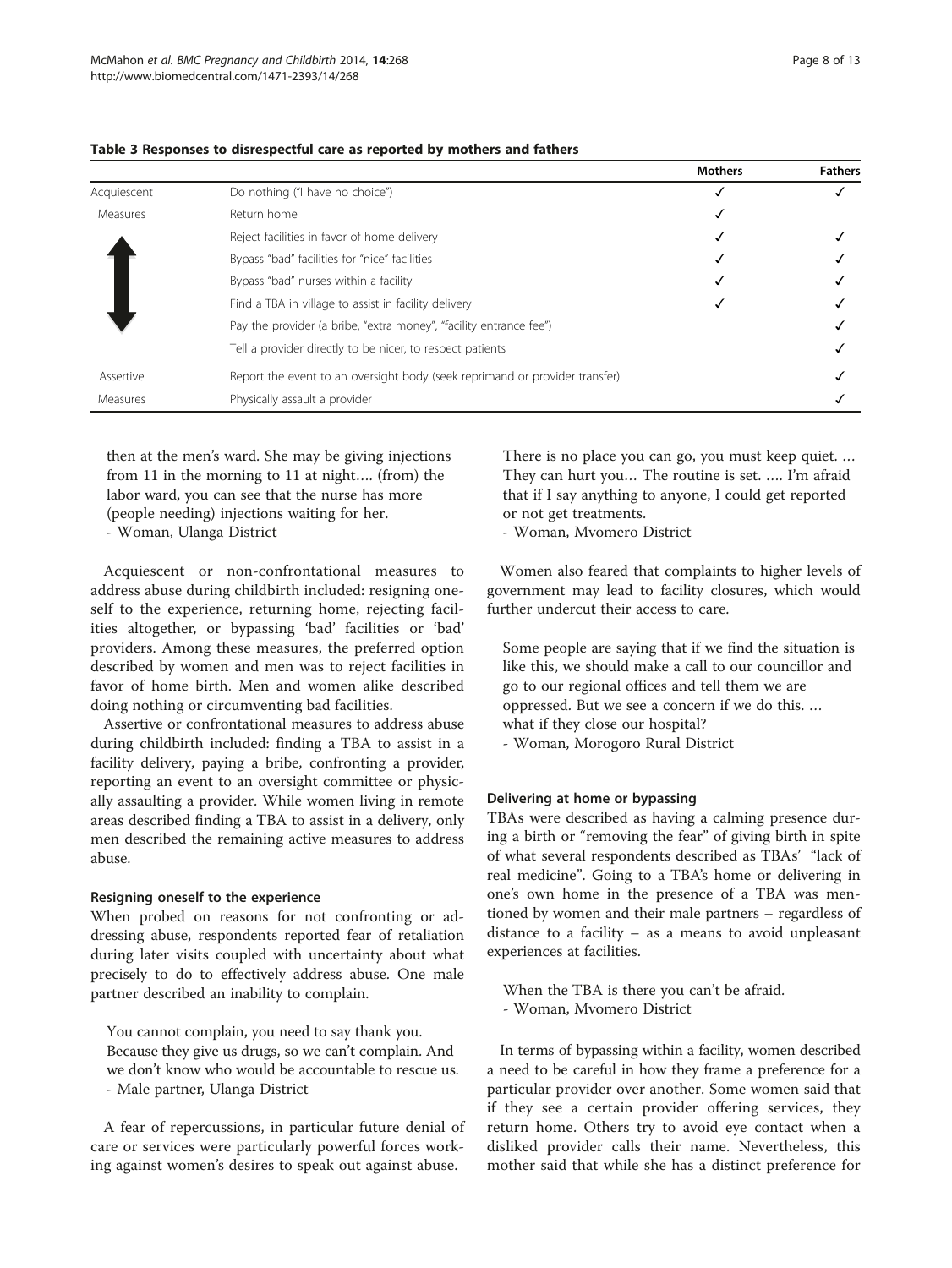one provider, she is not able to avoid the provider's disliked colleague.

It's better you get attended by a certain person. But you can't reach there and say, 'I don't like you. I would like you instead to attend me.' That I can't say. But I know it's better when I go to this other person. She is much more polite.

- Woman, Morogoro Rural District

#### Payments, lodging a complaint, assaulting a provider

Only men described paying bribes or fees. A few men considered bribes a necessary process in order to "be seen" by providers.

If you don't have money, they look at you as if you are not there. They leave you like that. So we prepare. As you know it's just about money so we prepare and then go.

- Male partner, Ulanga District

While reporting abusive behavior was seen by women and men as an "official" path, it was also deemed largely impractical (given a potential backlash) or ineffective (as it would likely remain ignored). Nonetheless, in one village, community leaders described how a problematic provider was transferred from her post following a series of complaints lodged on behalf of the community via a village health committee.

The most extreme response to abuse was described by one male partner, who witnessed a man attacking a provider for insisting on a bribe before treating his laboring wife.

That doctor was beaten by one man. He said to the doctor, "I do not have that money. But she needs those services". The doctor said, "Go get some money." He went home and found some money. Then he gave the doctor the money. When that doctor took his money, the man just … hit him. He beat him hard. That man said to the doctor, "It is your job to be our doctor. Not to take bribes." And then he just started beating. On the neck. On the face. He was beating him. … This was a beating from our community. People are tired of this. Investigators came after the beating and the doctor was transferred. After that beating the services got better… that doctor left and a lot of the problems with bribing left, too. - Male partner, Morogoro Rural District

# **Discussion**

This study explored, in detail, across a wide range of respondents, how women and their families experience and respond to abuse during childbirth in rural

Tanzanian health facilities. We found that all respondent groups regardless of gender, distance to facility or district reported negative experiences that align with existing classifications of abuse or disrespectful care [\[8,9,26](#page-11-0)]. The domains of abuse described in our paper align with several domains outlined by Bowser including: nondignified care (including verbal abuse), discrimination, abandonment of care and detention in facilities. Bowser's categories of physical abuse, non-consented care, nonconfidential care and outright physical violence did not emerge as strongly in this study. Our study also found that abuse can be ambiguous, difficult for respondents to articulate and subject to "personal yardsticks" or preconceived expectations [[31\]](#page-11-0). Many respondents in this study report satisfaction with facility-based childbirth while at the same time describe being discriminated against, ignored or verbally abused. This paradoxical finding is echoed in quality of care literature, which highlights that satisfaction (as a feeling or affect) does not necessarily align with perception (a cognition), and that patients whose expectations barely extend beyond a provider's physical attendance at birth can often assess a low quality experience as satisfactory [[31\]](#page-11-0).

This study draws together and is corroborated by several studies in Tanzania that describe poor quality of care, and to a lesser extent abuse, as factors guiding delivery preference. Kruk's discrete choice experiment found that a provider's attitude and the availability of drugs were the most important characteristics influencing choice of a facility delivery and that improving these characteristics would lead to a 43-88% increase in facility delivery [[20](#page-11-0)]. Mrisho's research found that staff attitudes including abusive language, denial of service, and an absence of compassion represent one among many barriers to facility-based care, which drives women to deliver at home [[22](#page-11-0)]. Several studies, in particular the work of Spangler, have highlighted how women recognize and internalize feelings of discrimination because they are under-dressed, rural, cannot afford a bribe or lack political or social influence [[21,25,34](#page-11-0)]. Reports of being charged fees (also called "under-the-table", or "asante" (thank you) charges) even in facilities that are officially exempt from payment, has also been detailed [\[25](#page-11-0),[34,35\]](#page-11-0). Being charged fines for home deliveries has been instituted as an unofficial practice in some communities as a means to compel facility delivery, however no respondent was aware of such by-laws and instead view fines as a form of discrimination. Most recently, Mselle's qualitative study in Dar es Salaam and Dodoma regions found that poor quality care and poor working environments contributed to "bad birth experiences" which "undermine the reputation of the health care system, lower community expectations of facility birth, and sustain high rates of home deliveries" [\[23](#page-11-0)]. While each study has described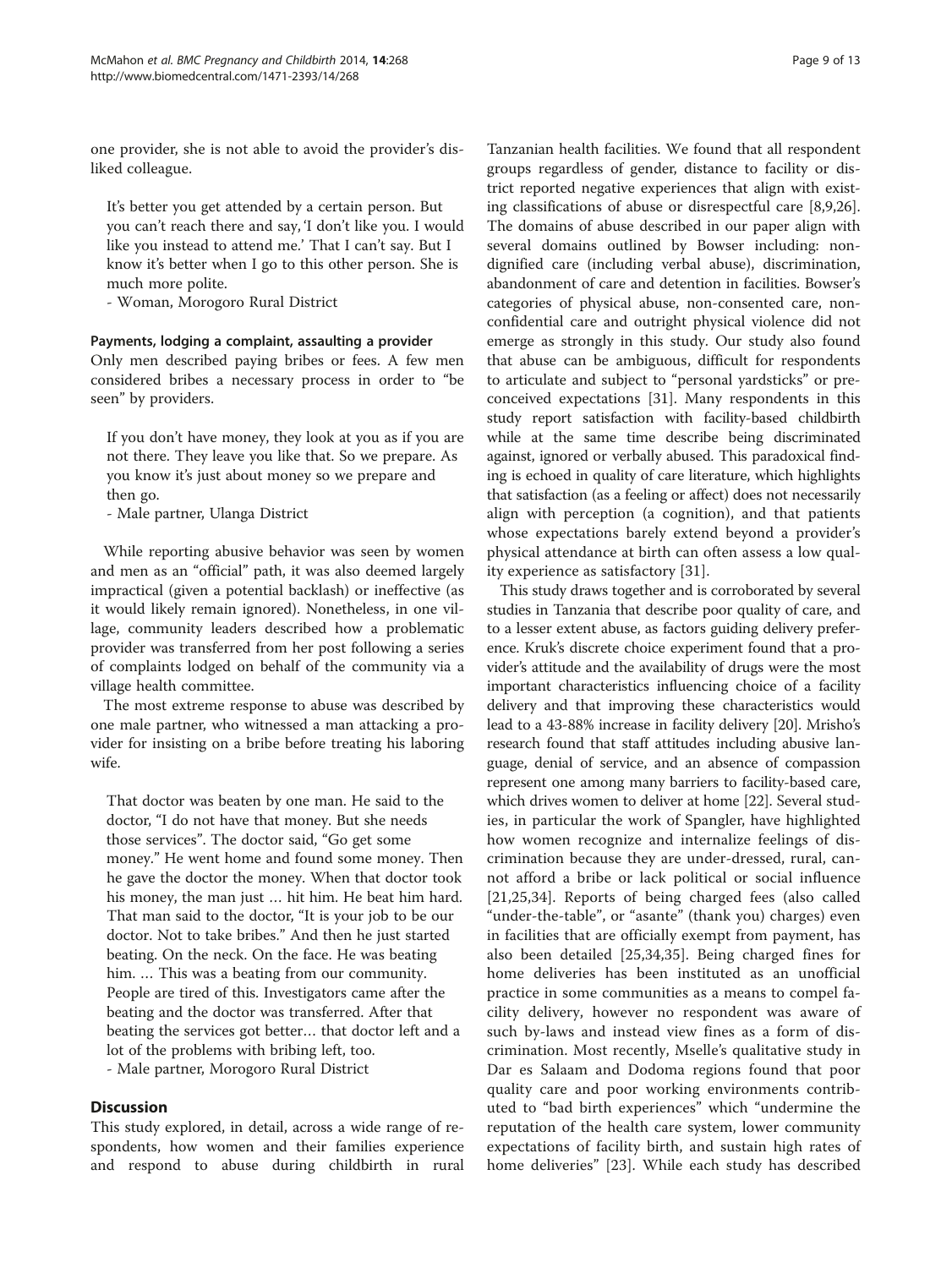an attribute or component of disrespect, Mselle was among the first to explicitly examine abuse and its dimensions in this context. That study, however, drew on data from women with negative birth outcomes (obstetric fistula). Negative outcomes portend over-reporting of negative experiences (also termed "fulfillment theory" [[31](#page-11-0)]), which highlights a need for data that draws on experiences in non-complicated, healthy, vaginal deliveries.

Responses to abuse highlighted in this study range from acquiescent to assertive measures. Women tend to report preferring non-confrontational approaches and expressed empathy toward over-worked providers. Men may not have reported such empathy as they spend relatively little time in health facilities. Our findings correspond with other articles that emphasize that a woman's or family's "delay" in seeking care in facilities is not always an oversight borne of lack of knowledge or education, but an active decision made by her and in cooperation with others in her community based on previous experience and an effort to take a course of action deemed to be in the best interest of her and her baby [[36\]](#page-11-0).

Our findings, when placed within the context of existing literature, illustrate a cyclical nature of abuse (see Figure 1) - how abuse becomes normalized and expected, how its existence undermines patients' views of facilities and providers and how these negative attitudes weaken efforts to encourage careseeking in facilities for birth. As described in leading abuse literature and frameworks [\[9,11](#page-11-0)] providers may engage in disrespectful care because they learned or observed this during pre-

service training, because they are faced with severe human resource or supply limitations (and are contending with resultant poor motivation) or because they have "internalised dominant cultural values and beliefs regarding gender and gender-based violence" [\[37\]](#page-11-0). Clients, including many respondents in this study, then perceive facilities as harsh environments and either reject them altogether or attempt to minimize engagement with the formal health system by delivering at home, departing late for facilities, or leaving facilities very early after delivery.

Using Figure 1 as a guide, we prioritize interventions that address the normalized nature of abuse. Providers, women and their families must be made aware of women's rights to respectful care. Existing documents including a Code Of Professional Conduct For Nurses And Midwives In Tanzania outline principles of dignity, respect, consent, professionalism, accountability and honesty [\[38\]](#page-11-0). For providers, we view participatory trainings (that ideally draw from carefully crafted professional codes) as opportunities to reflect on biases and to work together to resolve existing problems. Trainings must be supported by management and other levels of the health system in order to be effective in enacting a zero tolerance policy toward abuse [[39\]](#page-11-0). For women and their husbands, we found that limitations related to reporting concerns in a private, safe and effective manner fostered a sense that providers were beyond redress [\[40](#page-11-0)-[42\]](#page-11-0). Research on how to improve respectful care, responsiveness and accountability is warranted.

At the facility level, efforts to improve the working environment of providers must be made in terms of

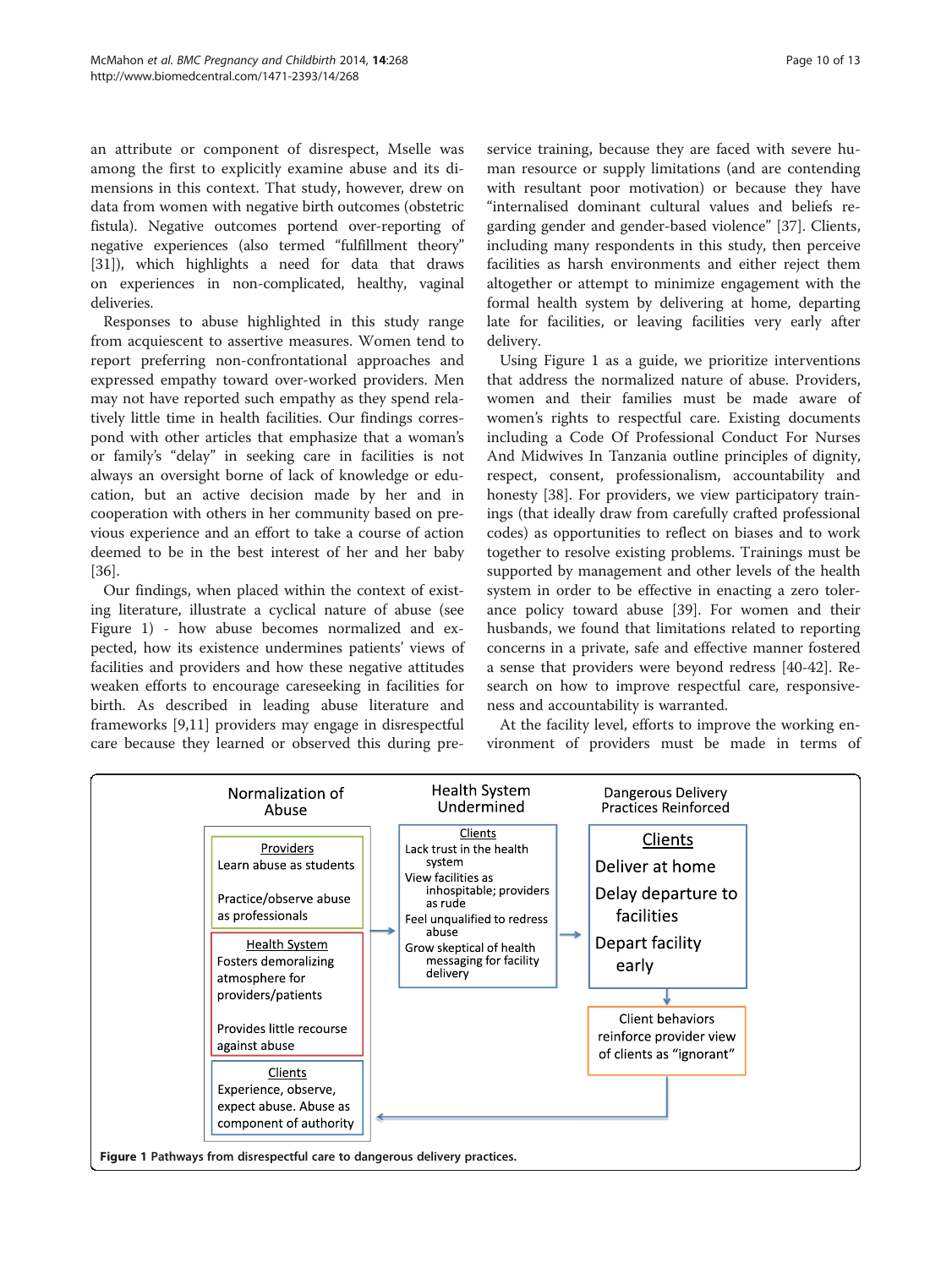general infrastructure improvements, addressing human resource shortages and remedying deficiencies in supervision and skills training [\[43](#page-12-0)]. Providers often want to provide quality care, but lack the resources to make this possible [\[43](#page-12-0)]. A key finding from this study revealed that women feel neglected or ignored during birth. Facilities need to revisit the inclusion of family members or birth companions during labor or delivery. As labor wards are open, one reason companions are currently excluded relates to privacy considerations for other laboring women. However, Shimpuku's qualitative study concluded that in the midst of crowded facilities staffed by overworked nurses, families play a critical role in advocating for "invisible" laboring women [[24](#page-11-0)]. Respondents in this study discussed how escorts and companions assist women and advocate for them as providers are often absent. If it is possible for families to be with women, while maintaining privacy and respect for others, we view this as a critical opportunity to minimize women's fear and enhance their comfort. Promoting birth companions is not without challenges and further studies on how to do this in a manner that is feasible, acceptable and appropriate are necessary [[44\]](#page-12-0).

# Limitations and opportunities for future research

Due to the nature of qualitative research, abuse was not evenly probed in each interview. This limited our ability to systematically assess the relative importance or value that husband-wife pairs place on a particular aspect of abuse. Second, this study relied on reported experiences rather than direct observation. Third, this study captured insights from women who, in some cases, delivered several months earlier and may therefore have a recall bias.

We recognize several opportunities for future research. First, this study did not reach saturation on characteristics of women that could have informed analysis including: age, parity, socioeconomic status, relationship and gender of facility escort, and how a woman would characterize her (or her family's) relationship to or previous experience within a facility. Second, we did not interview providers, who could have shared a critical understanding of whether, how and why they engaged in disrespectful care or abuse. Providers in this context experience severe professional and personal constraints themselves, which can affect whether and how they interact with patients [\[45\]](#page-12-0). Lacking adequate personnel and equipment, and working without payment in facilities that lack basic necessities, providers may pass their frustrations on to their patients [\[9\]](#page-11-0). Third, we did not purposively identify and interview facility escorts (mothers, sisters, or in-laws who accompany women to facilities), who could have provided more extensive information about the periods preceding and during delivery, as several women had difficulty recalling the time period before, during and after delivery. Fourth, looking ahead, we recommend further research that can better capture nuances and terminology related to quality of care and respectful maternity care and following this we recommend incorporation of questions related to quality of care into population-level surveys such as the Tanzania Demographic and Health Survey, which aims to assess barriers related to accessing health care for delivery.

# Conclusions

Tanzania is not on the path to realizing MDG 5 [\[46](#page-12-0)]. Tanzania's health care system is facing a critical dilemma as it tries to balance demands to increase facility deliveries, while also contending with severe staffing shortages and infrastructure constraints. The Government must address constraints in facilities in order to improve the environment for providers delivering services and women receiving care. We recommend implementation research on health system strengthening strategies that bolster the provision of respectful quality care by supporting synergies across provider training and supportive supervision, problem solving for health system constraints, community and client awareness-building regarding patient rights and venues to seek redress, and the inclusion of escorts during labor and delivery could all be considered as opportunities to build trust in facilities. At present, many Tanzanian women experience highly unfavorable births in facilities, which may play a critical role in the stagnation of facility-based births in recent decades, particularly in rural areas. Respectful care is a vital component to addressing Millennium Development Goals to improve maternal health.

#### Competing interests

The authors declare no competing interests.

#### Authors' contributions

SAM contributed to study design, engaged in data collection and data analysis, and drafted the manuscript. ASG contributed to the interpretation of data and revised the manuscript in a manner critical for intellectual content. JJC, IHM and RNM contributed to the acquisition, analysis and interpretation of data and provided edits to the manuscript. PJW contributed to study conception and design, data collection, data analysis and interpretation, and provided edits to the manuscript. All authors read and approved the final manuscript.

#### Acknowledgements

This research was funded by USAID through the Health Research Challenge for Impact (HRCI) Cooperative Agreement (#GHS-A-00-09-00004-00). The National Institute of Mental Health of the National Institutes of Health supported co-author Shannon A. McMahon (Award F31MH095653). The content is the responsibility of the authors and does not necessarily represent the official views of USAID, the National Institutes of Health or the United States Government. We are grateful to Neal Brandes for his expert review and guidance during the drafting of this manuscript. The authors would like to thank the qualitative data collection team including: Amrad Charles, Emmanuel Massawe, Maurus Mpunga, Rozalia Mtaturo, and Zaina Sheweji; the Ministry of Health and Social Welfare including Neema Rusibamayila, Georgina Msemo, Helen Semu and Koheleth Winani; the MUHAS-based team consisting of Japhet Killewo (PI), Switbert Kamazima, Charles Kilewo, David Urassa, Aisha Omary, and Deogratias Maufi; the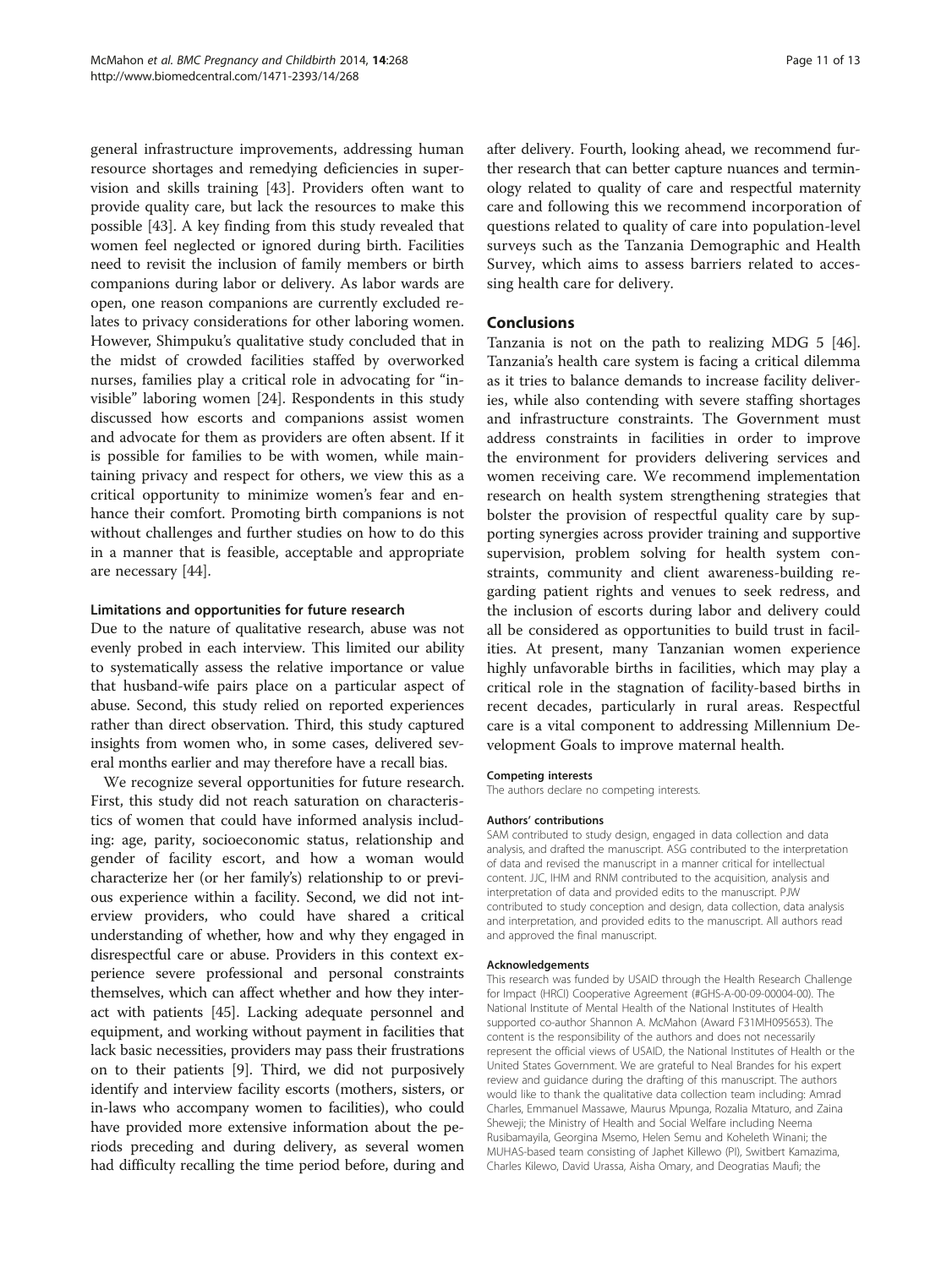<span id="page-11-0"></span>Jhpiego-Tanzania based team consisting of Dunstan Bishanga, Maryjane Lacoste, Chrisostom Lipingu, Miriam Kombe; the Jhpiego-US team consisting of Eva Bazant, Elaine Charurat, Chelsea Cooper; and the JHSPH-based team consisting of Jennifer Applegate, Abdullah Baqui (PI), Carla Blauvelt, Jennifer Callaghan, Shivam Gupta, Amnesty LeFevre and Diwakar Mohan. We thank Giulia Besana, Marya Plotkin and Eva Bazant of Jhpiego for reviewing drafts of this publication. We thank the respondents who participated in this study.

#### Author details

<sup>1</sup>Department of International Health, Johns Hopkins Bloomberg School of Public Health, 615 North Wolfe Street, Baltimore, MD 21205, USA. <sup>2</sup> Behavioural Sciences Department, Muhimbili University of Health and Allied Sciences, PO Box 65015, Dar es Salaam, Tanzania. <sup>3</sup>Department of Epidemiology and Biostatistics, Muhimbili University of Health and Allied Sciences, PO Box 65015, Dar es Salaam, Tanzania.

#### Received: 10 December 2013 Accepted: 5 August 2014 Published: 12 August 2014

#### References

- 1. UNICEF: The State of the World's Children 2013. New York, NY: United Nations Publications; 2013.
- Baer HA, Singer M, Johnsen JH: Toward a critical medical anthropology. Soc Sci Med 1986, 23:95–98.
- Reichenheim ME, Zylbersztajn F, Moraes CL, Lobato G: Severe acute obstetric morbidity (near-miss): a review of the relative use of its diagnostic indicators. Arch Gynecol Obstet 2009, 280:337–343.
- 4. Filippi V, Ronsmans C, Campbell OM, Graham WJ, Mills A, Borghi J, Koblinsky M, Osrin D: Maternal health in poor countries: the broader context and a call for action. Lancet 2006, 368:1535–1541.
- 5. United Nations General Assembly: United Nations millennium declaration: resolution by the General Assembly. United Nations; 2000, 55:2
- 6. Rosenfield A, Maine D: Maternal mortality–a neglected tragedy. Where is the M in MCH? Lancet 1985, 2:83-85.
- 7. Thaddeus S, Maine D: Too far to walk: maternal mortality in context. Soc Sci Med 1994, 38:1091–1110.
- 8. Bowser D, Hill K: Exploring evidence for disrespect and abuse in facility-based childbirth. In USAID-TRAction Project, Harvard School of Public Health; 2010.
- 9. d'Oliveira AFPL, Diniz SG, Schraiber LB: Violence against women in health-care institutions: an emerging problem. Lancet 2002, 359:1681–1685.
- 10. Warren C, Njuki R, Abuya T, Ndwiga C, Maingi G, Serwanga J, Mbehero F, Muteti L, Njeru A, Karanja J: Study protocol for promoting respectful maternity care initiative to assess, measure and design interventions to reduce disrespect and abuse during childbirth in Kenya. BMC Pregnancy Childbirth 2013, 13:21.
- 11. Jewkes R, Abrahams N, Mvo Z: Why do nurses abuse patients? Reflections from South African obstetric services. Soc Sci Med 1998, 47:1781–1795.
- 12. Kruger LM, Schoombee C: The other side of caring: abuse in a South African maternity ward. J Reprod Infant Psychol 2010, 28:84–101.
- 13. D'Ambruoso L, Abbey M, Hussein J: Please understand when I cry out in pain: women's accounts of maternity services during labour and delivery in Ghana. BMC Public Health 2005, 5:140.
- 14. Moyer CA, Adongo PB, Aborigo RA, Hodgson A, Engmann CM: 'They treat you like you are not a human being': maltreatment during labour and delivery in rural northern Ghana. Midwifery 2014, 30(2):262–268.
- 15. Kumbani LC, Chirwa E, Odland JØ, Bjune G: Do Malawian women critically assess the quality of care? A qualitative study on women's perceptions of perinatal care at a district hospital in Malawi. Reprod Health 2012, 9:30.
- 16. Radoff KA, Levi A, Thompson LM: From home to hospital: mistreatment of childbearing women and barriers to facility-based birth in Nicaragua. Int J Childbirth 2012, 2:40–50.
- 17. Berry NS: Who's judging the quality of care? Indigenous Maya and the problem of "not being attended". Med Anthropol 2008, 27:164–189.
- 18. Schroll A-M, Kjærgaard H, Midtgaard J: Encountering abuse in health care; lifetime experiences in postnatal women-a qualitative study. BMC Pregnancy Childbirth 2013, 13:74.

Tanzania. Health Policy Plan 2009, 24:279-288. 20. Kruk ME, Paczkowski M, Mbaruku G, de Pinho H, Galea S: Women's preferences for place of delivery in rural Tanzania: a population-based

primary care facilities for childbirth: a population-based study in rural

- discrete choice experiment. Am J Public Health 2009, 99:1666–1672. 21. Mamdani M, Bangser M: Poor people's experiences of health services in
- Tanzania: a literature review. Reprod Health Matters 2004, 12:138-153.
- 22. Mrisho M, Schellenberg JA, Mushi AK, Obrist B, Mshinda H, Tanner M, Schellenberg D: Factors affecting home delivery in rural Tanzania. Trop Med Int Health 2007, 12:862–872.
- 23. Mselle LT, Moland KM, Mvungi A, Evjen-Olsen B, Kohi TW: Why give birth in health facility? Users' and providers' accounts of poor quality of birth care in Tanzania. BMC Health Serv Res 2013, 13:174.
- 24. Shimpuku Y, Patil CL, Norr KF, Hill PD: Women's perceptions of childbirth experience at a hospital in rural Tanzania. Health Care Women Int 2013, 34:461–481.
- Spangler SA: "To open oneself is a poor Woman's trouble": embodied inequality and childbirth in south–central Tanzania. Med Anthropol Q 2011, 25:479–498.
- 26. White Ribbon Alliance: Respectful Maternity Care: The Universal Rights of Childbearing Women. Washington, DC: White Ribbon Alliance; 2011. [http://whiteribbonalliance.org/wp-content/uploads/2013/10/](http://whiteribbonalliance.org/wp-content/uploads/2013/10/Final_RMC_Charter.pdf) [Final\\_RMC\\_Charter.pdf.](http://whiteribbonalliance.org/wp-content/uploads/2013/10/Final_RMC_Charter.pdf)
- 27. Save the Children: State of the World's Mothers 2013. Westport, Connecticut; London, United Kingdom: Save the Children; 2013.
- 28. Macro NBoSNTal: Tanzania Demographic and Health Survey 2010. Dar es Salaam, Tanzania: NBS and ICF Macro; 2010.
- 29. Ngallaba S, Kapiga SH, Ruyobya I, Boerma JT: Tanzania Demographic and Health Survey. In Bureau of Statistics, Planning Commission, Dar es Salaam, Tanzania and Macro International Inc, Columbia, MD, USA; 1993.
- 30. NBS NBoSNTaMII: Tanzania Service Provision Assessment Survey 2006. Dar es Salaam, Tanzania: National Bureau of Statistics and Macro International Inc; 2007.
- 31. Bramadat IJ, Driedger M: Satisfaction with childbirth: theories and methods of measurement. Birth 1993, 20:22–29.
- 32. Charmaz K, Belgrave L: Qualitative interviewing and grounded theory analysis. The SAGE handbook of interview research: The complexity of the craft 2002, 2:.
- 33. Muhr T: Atlas. ti (Version 6.2. 16)[computer software]. Berlin: Atlas ti GmbH; 2011.
- 34. Spangler SA, Bloom SS: Use of biomedical obstetric care in rural Tanzania: the role of social and material inequalities. Soc Sci Med 2010, 71:760–768.
- 35. Kruk ME, Mbaruku G, Rockers PC, Galea S: User fee exemptions are not enough: out-of-pocket payments for 'free'delivery services in rural Tanzania. Trop Med Int Health 2008, 13:1442–1451.
- 36. Colvin CJ, Smith HJ, Swartz A, Ahs JW, de Heer J, Opiyo N, Kim JC, Marraccini T, George A: Understanding careseeking for child illness in sub-Saharan Africa: a systematic review and conceptual framework based on qualitative research of household recognition and response to child diarrhoea, pneumonia and malaria. Soc Sci Med 2013, 86:66–78.
- 37. Kim J, Motsei M: "Women enjoy punishment": attitudes and experiences of gender-based violence among PHC nurses in rural south Africa. Soc Sci Med 2002, 54:1243–1254.
- 38. Code of professional conduct for nurses and midwives in Tanzania. [http://www.tanzania.go.tz/egov\\_uploads/documents/g\\_-\\_code\\_of\\_](http://www.tanzania.go.tz/egov_uploads/documents/g_-_code_of_professional_conduct_30may09_sw.pdf) [professional\\_conduct\\_30may09\\_sw.pdf](http://www.tanzania.go.tz/egov_uploads/documents/g_-_code_of_professional_conduct_30may09_sw.pdf).
- 39. Fonn S, Xaba M: Health Workers for Change: A manual to improve quality of care. Geneva, Switzerland: World Health Organization, Special Programme For Research and Training in Tropical Diseases; 1995.
- 40. Cleary SM, Molyneux S, Gilson L: Resources, attitudes and culture: an understanding of the factors that influence the functioning of accountability mechanisms in primary health care settings. BMC Health Serv Res 2013, 13:1-11.
- 41. George A: Using accountability to improve reproductive health care. Reprod Health Matters 2003, 11:161–170.
- 42. Molyneux S, Atela M, Angwenyi V, Goodman C: Community accountability at peripheral health facilities: a review of the empirical literature and development of a conceptual framework. Health Pol Plann 2012, 27:541–554.